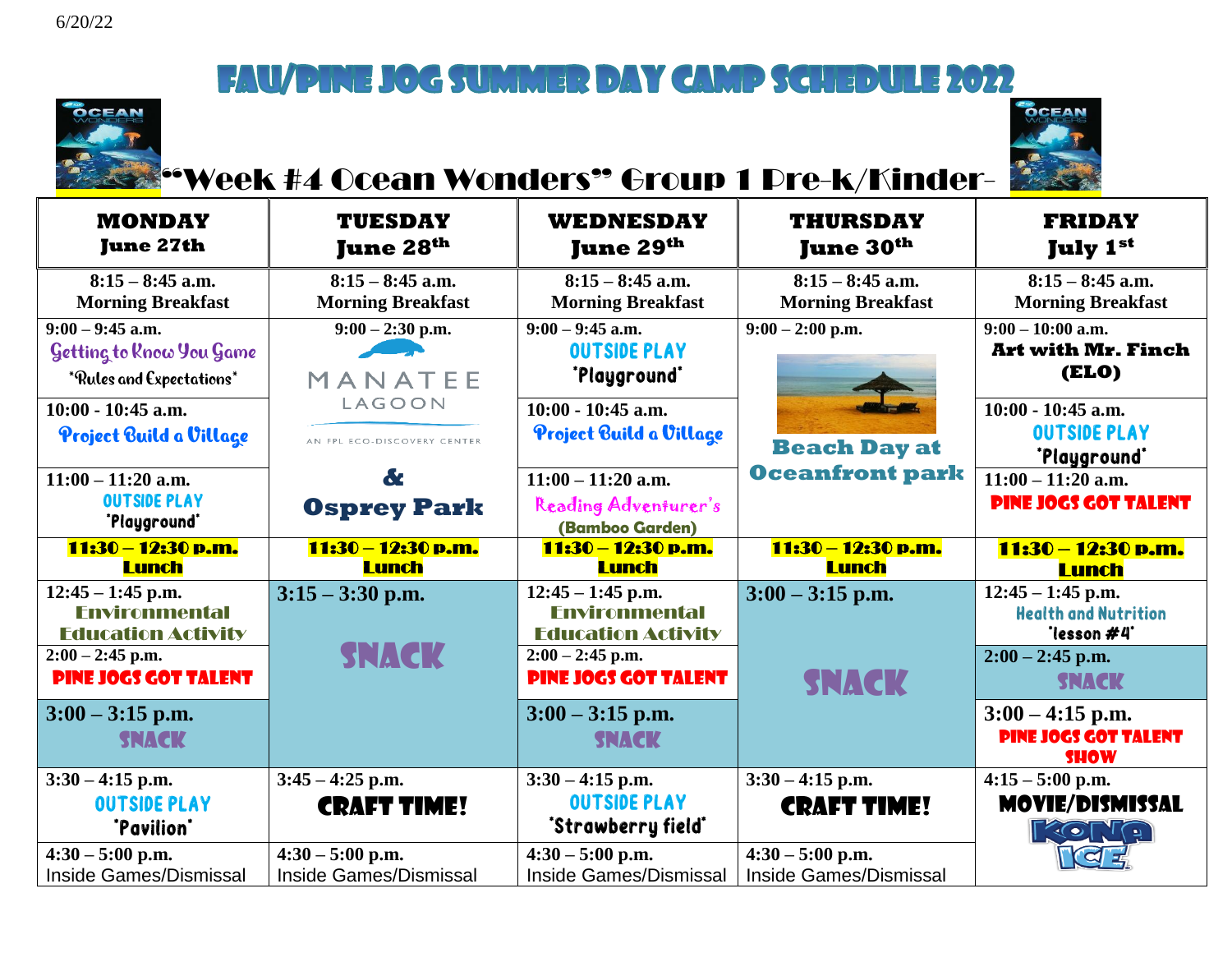

# "Week #4 Ocean Wonders" Group 2 -Kindergarten-



| <b>MONDAY</b><br><b>June 27th</b> | <b>TUESDAY</b><br><b>June 28th</b> | <b>WEDNESDAY</b><br><b>June 29th</b> | <b>THURSDAY</b><br><b>June 30th</b> | <b>FRIDAY</b><br><b>July 1st</b> |
|-----------------------------------|------------------------------------|--------------------------------------|-------------------------------------|----------------------------------|
| $8:15 - 8:45$ a.m.                | $8:15 - 8:45$ a.m.                 | $8:15 - 8:45$ a.m.                   | $8:15 - 8:45$ a.m.                  | $8:15 - 8:45$ a.m.               |
| <b>Morning Breakfast</b>          | <b>Morning Breakfast</b>           | <b>Morning Breakfast</b>             | <b>Morning Breakfast</b>            | <b>Morning Breakfast</b>         |
| $9:00 - 9:45$ a.m.                | $9:00 - 2:30$ p.m.                 | $9:00 - 9:45$ a.m.                   | $9:00 - 2:00$ p.m.                  | $9:00 - 10:00$ a.m.              |
| Getting to Rnow You Game          |                                    | <b>Environmental</b>                 |                                     | <b>Art with Mr. Finch</b>        |
| *Rules and Expectations*          | MANATEE                            | <b>Education Activity</b>            |                                     | <b>(ELO)</b>                     |
| 10:00 - 10:45 a.m.                | <b>LAGOON</b>                      | $10:00 - 10:45$ a.m.                 |                                     | 10:00 - 10:45 a.m.               |
| <b>PINE JOGS GOT TALENT</b>       |                                    | Music/Dance                          |                                     | <b>Environmental</b>             |
|                                   | AN FPL ECO-DISCOVERY CENTER        | Getting to know you game             |                                     | <b>Education Activity</b>        |
| $11:00 - 11:20$ a.m.              |                                    | $11:00 - 11:20$ a.m.                 | <b>Beach Day at</b>                 | $11:00 - 11:20$ a.m.             |
| Project Build a Village           | &                                  | <b>TECH TIME<sup>E</sup></b>         | <b>Oceanfront park</b>              | Reading Adventurer's             |
|                                   | <b>Osprey Park</b>                 |                                      |                                     | (Bamboo Garden)                  |
| 11:30 - 12:30 p.m.                | 11:30 - 12:30 p.m.                 | 11:30 – 12:30 p.m.                   | 11:30 - 12:30 p.m.                  | 11:30 - 12:30 p.m.               |
| Lunch                             | <b>Lunch</b>                       | <b>Lunch</b>                         | <b>Lunch</b>                        | <b>Lunch</b>                     |
| $\overline{12:}45 - 1:45$ p.m.    | $3:15 - 3:30$ p.m.                 | $12:45 - 1:45$ p.m.                  | $3:00 - 3:15$ p.m.                  | $12:45 - 1:45$ p.m.              |
| <b>OUTSIDE PLAY</b>               |                                    | <b>OUTSIDE PLAY</b>                  |                                     | Project Build a Village          |
| "Playground"                      |                                    | "Pavilion"                           |                                     |                                  |
| $2:00 - 2:45$ p.m.                | <b>SNACK</b>                       | $2:00 - 2:45$ p.m.                   |                                     | $2:00 - 2:45$ p.m.               |
| <b>CRAFT TIME!</b>                |                                    | <b>PINE JOGS GOT TALENT</b>          | <b>SNACK</b>                        | <b>SNACK</b>                     |
| $3:00 - 3:15$ p.m.                |                                    | $3:00 - 3:15$ p.m.                   |                                     | $3:00 - 4:15$ p.m.               |
| <b>SNACK</b>                      |                                    | <b>SNACK</b>                         |                                     | <b>PINE JOGS GOT TALENT</b>      |
|                                   |                                    |                                      |                                     | <b>SHOW</b>                      |
| $3:30 - 4:15$ p.m.                | $3:30 - 4:15$ p.m.                 | $3:30 - 4:15$ p.m.                   | $3:30 - 4:15$ p.m.                  | $3:30 - 5:00$ p.m.               |
| <b>Health and Nutrition</b>       | <b>PINE JOGS GOT TALENT</b>        | <b>CRAFT TIME!</b>                   | <b>OUTSIDE PLAY</b>                 | <b>MOVIE/DISMISSAL</b>           |
| "lesson #4"                       |                                    |                                      | 'Basketball court'                  | <b>EXOLTO</b>                    |
| $4:30 - 5:00$ p.m.                | $4:30 - 5:00$ p.m.                 | $4:30 - 5:00$ p.m.                   | $4:30 - 5:00$ p.m.                  |                                  |
| Inside Games/Dismissal            | <b>Inside Games/Dismissal</b>      | <b>Inside Games/Dismissal</b>        | <b>Inside Games/Dismissal</b>       |                                  |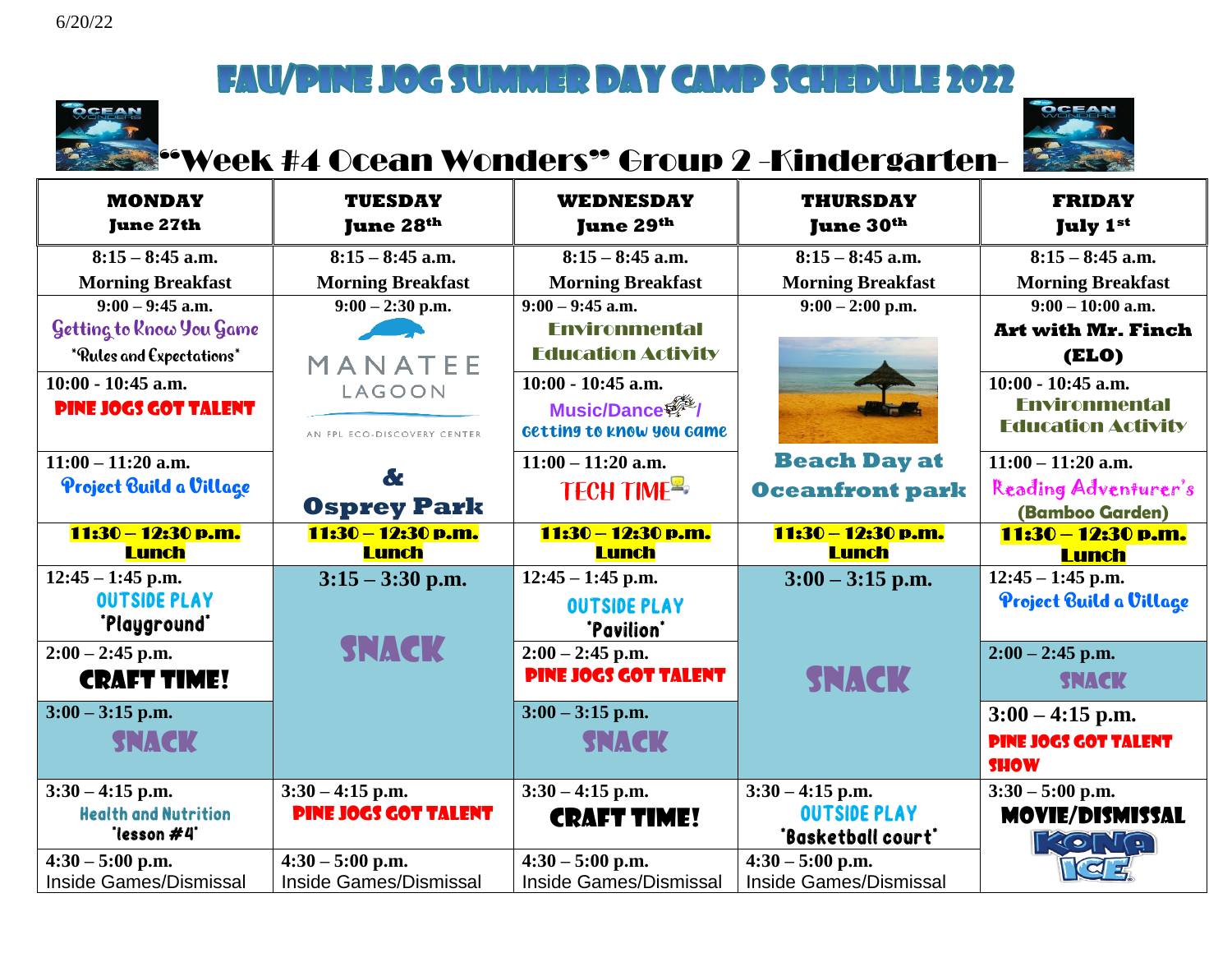



#### **E** Week #4 Ocean Wonders" Group 3 -1st Grade-

| <b>MONDAY</b><br><b>June 27th</b>                   | <b>TUESDAY</b><br><b>June 28th</b>                  | <b>WEDNESDAY</b><br>June 29 <sup>th</sup>           | <b>THURSDAY</b><br><b>June 30th</b>                 | <b>FRIDAY</b><br><b>July 1st</b>                  |
|-----------------------------------------------------|-----------------------------------------------------|-----------------------------------------------------|-----------------------------------------------------|---------------------------------------------------|
| $8:15 - 8:45$ a.m.                                  | $8:15 - 8:45$ a.m.                                  | $8:15 - 8:45$ a.m.                                  | $8:15 - 8:45$ a.m.                                  | $8:15 - 8:45$ a.m.                                |
| <b>Morning Breakfast</b>                            | <b>Morning Breakfast</b>                            | <b>Morning Breakfast</b>                            | <b>Morning Breakfast</b>                            | <b>Morning Breakfast</b>                          |
| $9:00 - 9:45$ a.m.                                  | $9:00 - 2:30$ p.m.                                  | $9:00 - 9:45$ a.m.                                  | $9:00 - 2:00$ p.m.                                  | $9:00 - 9:45$ a.m.                                |
| Getting to Know You Game                            |                                                     | Getting to know you                                 |                                                     | Getting to know you                               |
| *Rules and Expectations*                            | MANATEE                                             | <b>Game</b>                                         |                                                     | <b>Game</b>                                       |
| $10:00 - 10:45$ a.m.                                | LAGOON                                              | $10:00 - 10:45$ a.m.                                |                                                     | $10:00 - 11:00$ a.m.                              |
| <b>Fnvironmental</b><br><b>Education Activity</b>   | AN FPL ECO-DISCOVERY CENTER                         | <b>Fnvironmental</b><br><b>Education Activity</b>   |                                                     | <b>Art with Mr. Finch</b><br>(ELO)                |
| $11:00 - 11:20$ a.m.                                | $\mathbf{d}$                                        | $11:00 - 11:20$ a.m.                                | <b>Beach Day at</b>                                 | $11:00 - 11:20$ a.m.                              |
| Project Build a Village                             | <b>Osprey Park</b>                                  | <b>TECH TIME<sup>R</sup></b>                        | <b>Oceanfront park</b>                              | Reading Adventurer's<br><b>(Butterfly Garden)</b> |
| 11:30 - 12:30 p.m.                                  | 11:30 - 12:30 p.m.                                  | 11:30 - 12:30 p.m.                                  | 11:30 – 12:30 p.m.                                  | 11:30 – 12:30 p.m.                                |
|                                                     |                                                     |                                                     |                                                     |                                                   |
| <b>Lunch</b>                                        | <b>Lunch</b>                                        | Lunch                                               | <b>Lunch</b>                                        | <b>Lunch</b>                                      |
| $12:45 - 1:45$ p.m.                                 | $3:15 - 3:30$ p.m.                                  | $12:45 - 1:45$ p.m                                  | $3:00 - 3:15$ p.m.                                  | $12:45 - 1:45$ p.m.                               |
| <b>PINE JOGS GOT TALENT</b>                         |                                                     | <b>PINE JOGS GOT TALENT</b>                         |                                                     | <b>OUTSIDE PLAY</b>                               |
|                                                     |                                                     |                                                     |                                                     | "Basketball court"                                |
| $2:00 - 2:45$ p.m.                                  | <b>SNACK</b>                                        | $2:00 - 2:45$ p.m.                                  | <b>SNACK</b>                                        | $2:00 - 2:45$ p.m.                                |
| <b>TECH TIME<sup>=</sup></b>                        |                                                     | Project Build a Village                             |                                                     | <b>SNACK</b>                                      |
| $3:00 - 3:15$ p.m.                                  |                                                     | $3:00 - 3:15$ p.m.                                  |                                                     | $3:00 - 4:15$ p.m.                                |
| <b>SNACK</b>                                        |                                                     | <b>SNACK</b>                                        |                                                     | <b>PINE JOGS GOT TALENT</b><br><b>SHOW</b>        |
| $3:30 - 4:15$ p.m.                                  | $3:30 - 4:15$ p.m.                                  | $3:30 - 4:15$ p.m.                                  | $3:30 - 4:15$ p.m.                                  | $3:30 - 5:00$ p.m.                                |
| <b>OUTSIDE PLAY</b><br>'Playground'                 | <b>CRAFT TIME!</b>                                  | <b>OUTSIDE PLAY</b><br>"Pavilion"                   | <b>Health and Nutrition</b><br>'lesson#4'           | <b>MOVIE/DISMISSAL</b>                            |
| $4:30 - 5:00$ p.m.<br><b>Inside Games/Dismissal</b> | $4:30 - 5:00$ p.m.<br><b>Inside Games/Dismissal</b> | $4:30 - 5:00$ p.m.<br><b>Inside Games/Dismissal</b> | $4:30 - 5:00$ p.m.<br><b>Inside Games/Dismissal</b> |                                                   |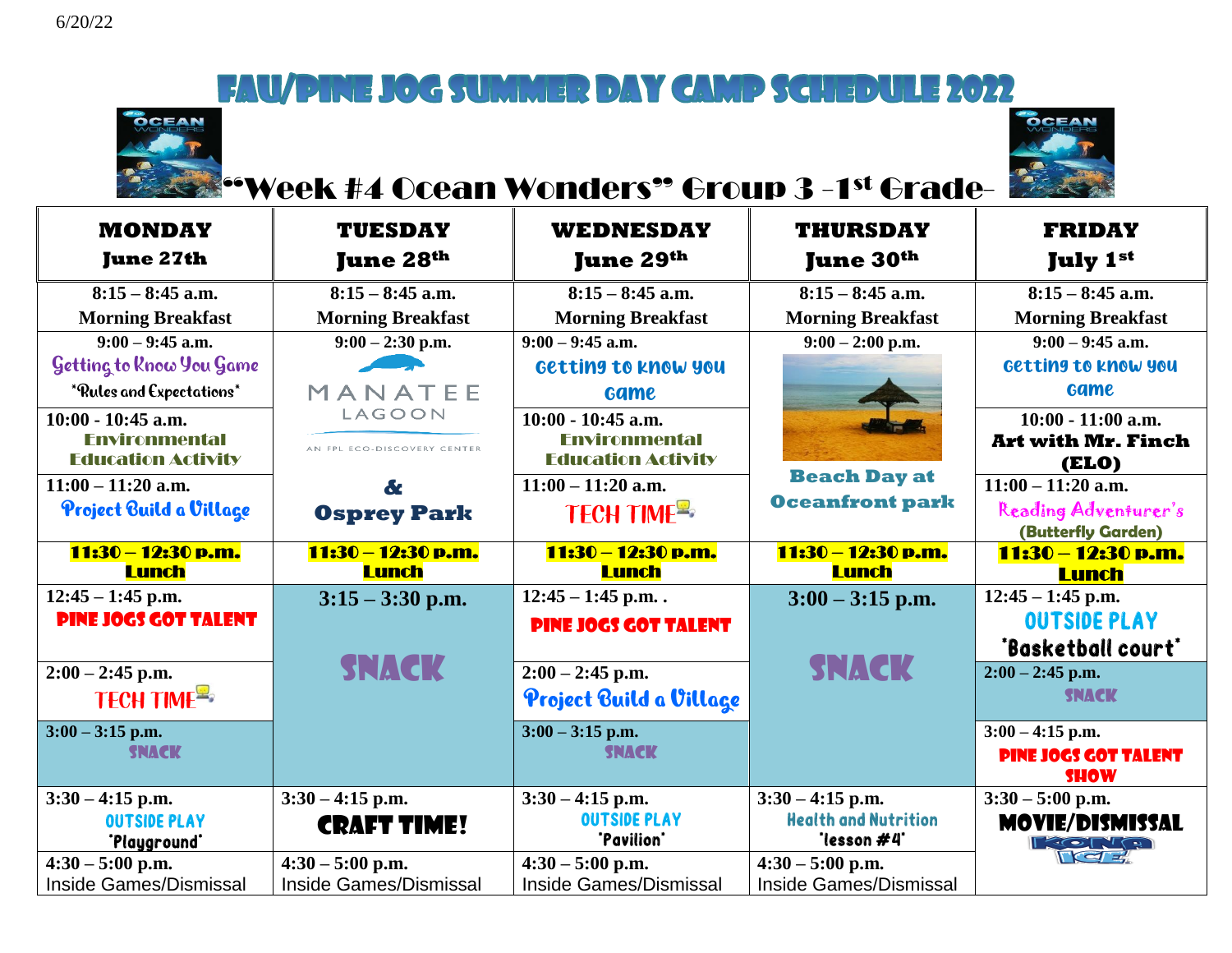



## **"Week #4 Ocean Wonders" Group 4 -2<sup>nd</sup> Grade-**

| <b>MONDAY</b>                                | <b>TUESDAY</b>                               | <b>WEDNESDAY</b>                             | <b>THURSDAY</b>                              | <b>FRIDAY</b>                             |
|----------------------------------------------|----------------------------------------------|----------------------------------------------|----------------------------------------------|-------------------------------------------|
| <b>June 27th</b>                             | <b>June 28th</b>                             | <b>June 29th</b>                             | <b>June 30th</b>                             | <b>July 1st</b>                           |
| $8:15 - 8:45$ a.m.                           | $8:15 - 8:45$ a.m.                           | $8:15 - 8:45$ a.m.                           | $8:15 - 8:45$ a.m.                           | $8:15 - 8:45$ a.m.                        |
| <b>Morning Breakfast</b>                     | <b>Morning Breakfast</b>                     | <b>Morning Breakfast</b>                     | <b>Morning Breakfast</b>                     | <b>Morning Breakfast</b>                  |
| $9:00 - 9:45$ a.m.                           | $9:00 - 2:30$ p.m.                           | $9:00 - 9:45$ a.m.                           | $9:00 - 2:00$ p.m.                           | $9:00 - 9:45$ a.m.                        |
| Getting to Know You Game                     |                                              | Getting to Know You                          |                                              | Getting to know you                       |
| *Rules and Expectations*                     | MANATEE                                      | Game                                         |                                              | <b>Game</b>                               |
| $\overline{10:00} - 10:45$ a.m.              | LAGOON                                       | $10:00 - 10:45$ a.m.                         |                                              | $10:00 - 10:45$ a.m.                      |
| Project Build a Village                      | AN FPL ECO-DISCOVERY CENTER                  | <b>PINE JOGS GOT TALENT</b>                  |                                              | <b>Health and Nutrition</b>               |
|                                              | &                                            |                                              | <b>Beach Day at</b>                          | 'lesson #4'                               |
| $11:00 - 11:20$ a.m.                         | <b>Osprey Park</b>                           | $11:00 - 11:20$ a.m.                         | <b>Oceanfront park</b>                       | $11:00 - 11:20$ a.m.                      |
| <b>PINE JOGS GOT TALENT</b>                  |                                              | Reading Adventurer's                         |                                              | Project Build a Village                   |
|                                              |                                              | (Butterfly Garden)                           |                                              |                                           |
| 11:30 - 12:30 p.m.                           | 11:30 – 12:30 p.m.                           | 11:30 – 12:30 p.m.                           | 11:30 – 12:30 p.m.                           | 11:30 - 12:30 p.m.                        |
|                                              |                                              |                                              |                                              |                                           |
| <b>Lunch</b>                                 | <b>Lunch</b>                                 | <b>Lunch</b>                                 | <b>Lunch</b>                                 | <b>Lunch</b>                              |
| $12:45 - 1:45$ p.m.                          | $3:15 - 3:30$ p.m.                           | $12:45 - 1:45$ p.m.                          | $3:00 - 3:15$ p.m.                           | $12:45 - 1:45$ p.m.                       |
| <b>TECH TIME</b>                             |                                              | <b>CRAFT TIME!</b>                           |                                              | <b>Art with Mr. Finch</b><br><b>(ELO)</b> |
| $2:00 - 2:45$ p.m.                           |                                              | $2:00 - 2:45$ p.m.                           |                                              | $2:00 - 2:45$ p.m.                        |
| <b>Environmental</b>                         | <b>SNACK</b>                                 | <b>Environmental</b>                         | <b>SNACK</b>                                 |                                           |
| <b>Education Activity</b>                    |                                              | <b>Education Activity</b>                    |                                              | <b>SNACK</b>                              |
| $3:00 - 3:15$ p.m.                           |                                              | $3:00 - 3:15$ p.m.                           |                                              | $3:00 - 4:15$ p.m.                        |
| <b>SNACK</b>                                 |                                              | <b>SNACK</b>                                 |                                              | <b>PINE JOGS GOT TALENT</b>               |
|                                              |                                              |                                              |                                              | <b>SHOW</b>                               |
| $3:30 - 4:15$ p.m.                           | $3:30 - 4:15$ p.m.                           | $3:30 - 4:15$ p.m.                           | $3:30 - 4:15$ p.m.                           | $4:30 - 5:00$ p.m.                        |
| <b>OUTSIDE PLAY</b>                          | <b>PINE JOGS GOT TALENT</b>                  | <b>OUTSIDE PLAY</b>                          |                                              | <b>MOVIE/DISMISSAL</b>                    |
| "Pavillion"                                  |                                              | "Strawberry field"                           | <b>TECH TIME</b>                             | <b>FACTYO</b>                             |
| $4:30 - 5:00$ p.m.<br>Inside Games/Dismissal | $4:30 - 5:00$ p.m.<br>Inside Games/Dismissal | $4:30 - 5:00$ p.m.<br>Inside Games/Dismissal | $4:30 - 5:00$ p.m.<br>Inside Games/Dismissal |                                           |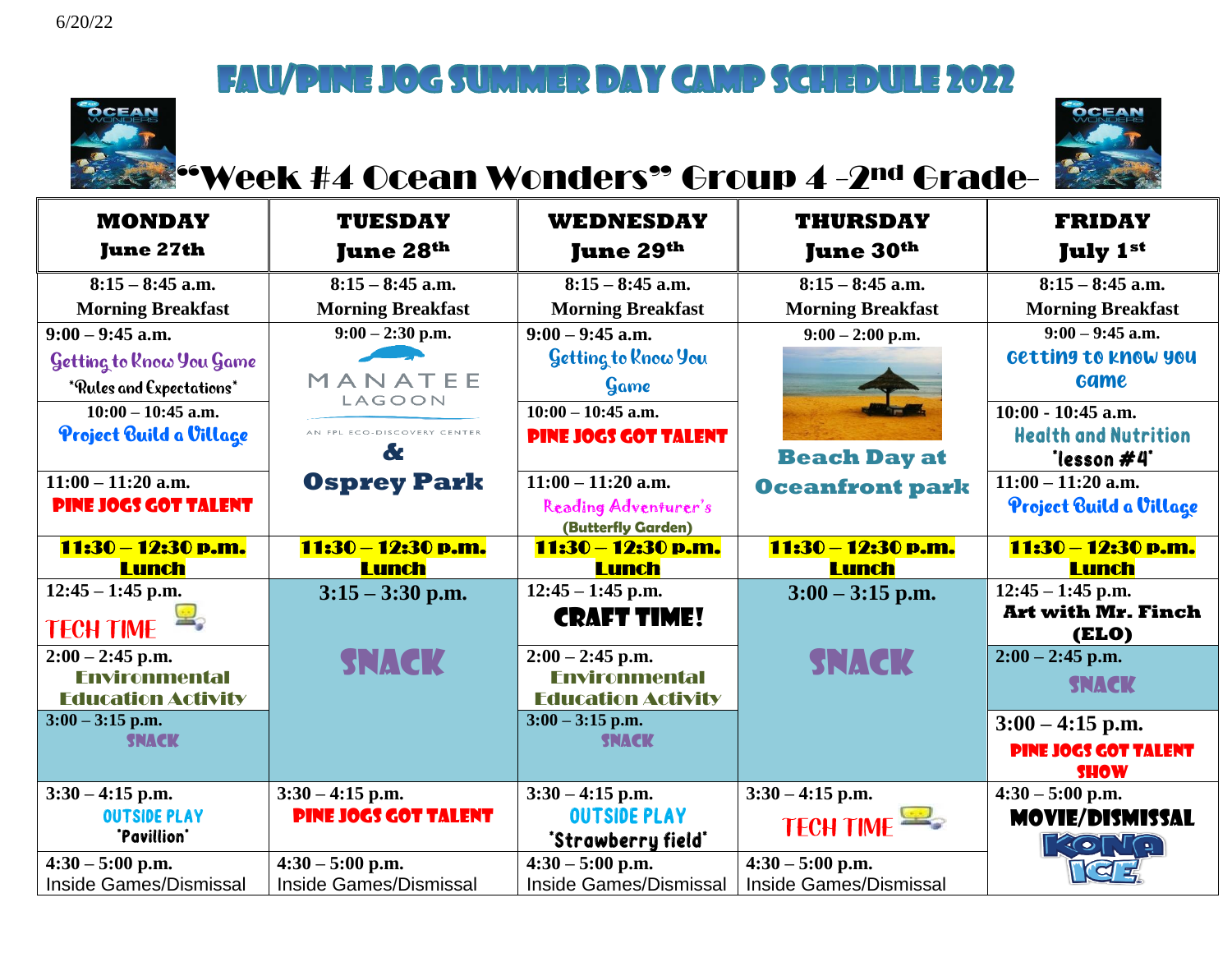



### **E** Week #4 Ocean Wonders" Group 5 -3rd Grade-

| <b>MONDAY</b><br><b>June 27th</b>                    | <b>TUESDAY</b><br>June 28 <sup>th</sup> | <b>WEDNESDAY</b><br><b>June 29th</b>              | <b>THURSDAY</b><br><b>June 30th</b> | <b>FRIDAY</b><br><b>July 1st</b>           |
|------------------------------------------------------|-----------------------------------------|---------------------------------------------------|-------------------------------------|--------------------------------------------|
| $8:15 - 8:45$ a.m.                                   | $8:15 - 8:45$ a.m.                      | $8:15 - 8:45$ a.m.                                | $8:15 - 8:45$ a.m.                  | $8:15 - 8:45$ a.m.                         |
| <b>Morning Breakfast</b>                             | <b>Morning Breakfast</b>                | <b>Morning Breakfast</b>                          | <b>Morning Breakfast</b>            | <b>Morning Breakfast</b>                   |
| $9:00 - 9:45$ a.m.                                   | $9:00 - 2:30$ p.m.                      | $9:00 - 9:45$ a.m.                                | $9:00 - 2:00$ p.m.                  | $9:00 - 9:30$ a.m.                         |
| Getting to Know You Game<br>*Rules and Expectations* | MANATEE<br>LAGOON                       | <b>CRAFT TIME!</b>                                |                                     | Getting to know you<br><b>Game</b>         |
| $10:00 - 10:45$ a.m.                                 |                                         | $10:00 - 10:45$ a.m.                              |                                     | $10:00 - 10:45$ a.m.                       |
| <b>Environmental</b><br><b>Education Activity</b>    | AN FPL ECO-DISCOVERY CENTER             | <b>Environmental</b><br><b>Education Activity</b> | <b>Beach Day at</b>                 | <b>CRAFT TIME!</b>                         |
| $11:00 - 11:20$ a.m.                                 | &                                       | $11:00 - 11:20$ a.m.                              | <b>Oceanfront park</b>              | $11:00 - 11:20$ a.m.                       |
| <b>PINE JOGS GOT TALENT</b>                          | <b>Osprey Park</b>                      | Getting to know you                               |                                     | Reading Adventurer's                       |
|                                                      |                                         | <b>Game</b>                                       |                                     | (Strawberry field)                         |
| 11:30 - 12:30 p.m.<br>Lunch                          | 11:30 - 12:30 p.m.<br><b>Lunch</b>      | 11:30 - 12:30 p.m.<br><b>Lunch</b>                | 11:30 – 12:30 p.m.<br><b>Lunch</b>  | 11:30 – 12:30 p.m.<br><b>Lunch</b>         |
| $12:45 - 1:45$ p.m.                                  | $3:15 - 3:30$ p.m.                      | $12:45 - 1:45$ p.m.                               | $3:00 - 3:15$ p.m.                  | $12:45 - 1:45$ p.m.                        |
| <b>TECH TIME =&gt;</b>                               |                                         | <b>PINE JOGS GOT TALENT</b>                       |                                     | Project Build a Village                    |
| $2:00 - 2:45$ p.m.                                   |                                         | $2:00 - 2:45$ p.m.                                |                                     | $2:00 - 2:45$ p.m.                         |
| <b>OUTSIDE PLAY</b><br>"Playground"                  | <b>SNACK</b>                            | TECH TIME                                         | <b>SNACK</b>                        | <b>SNACK</b>                               |
| $3:00 - 3:15$ p.m.                                   |                                         | $3:00 - 3:15$ p.m.                                |                                     | $3:00 - 4:15$ p.m.                         |
| <b>SNACK</b>                                         |                                         | <b>SNACK</b>                                      |                                     | <b>PINE JOGS GOT TALENT</b><br><b>SHOW</b> |
| $3:30 - 4:15$ p.m.                                   | $3:30 - 4:15$ p.m.                      | $3:30 - 4:15$ p.m.                                | $3:30 - 4:15$ p.m.                  | $4:15 - 5:00$ p.m.                         |
| <b>Health and Nutrition</b><br>"lesson #4"           | Project Build a Village                 | <b>OUTSIDE PLAY</b><br>"Field"                    | TECH TIME <sup>E</sup>              | <b>MOVIE/DISMISSAL</b><br><b>RONG</b>      |
| $4:30 - 5:00$ p.m.                                   | $4:30 - 5:00$ p.m.                      | $4:30 - 5:00$ p.m.                                | $4:30 - 5:00$ p.m.                  | <b>RELA</b>                                |
| <b>Inside Games/Dismissal</b>                        | <b>Inside Games/Dismissal</b>           | <b>Inside Games/Dismissal</b>                     | <b>Inside Games/Dismissal</b>       |                                            |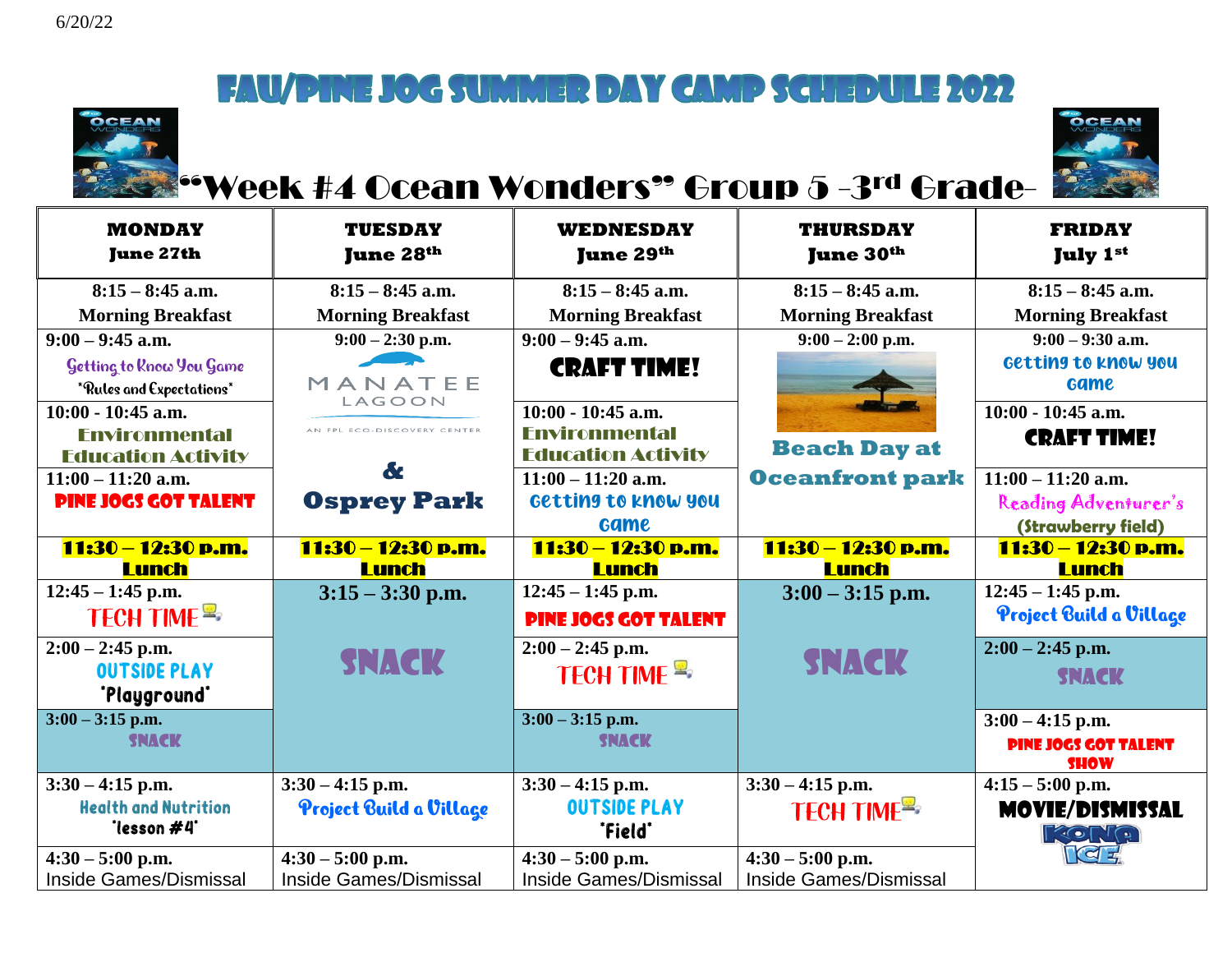

# "Week #4 Ocean Wonders" Group 6 -4th Grade-



| <b>MONDAY</b><br><b>June 27th</b>  | <b>TUESDAY</b><br><b>June 28th</b>         | <b>WEDNESDAY</b><br><b>June 29th</b> | <b>THURSDAY</b><br><b>June 30th</b>  | <b>FRIDAY</b><br><b>July 1st</b>         |
|------------------------------------|--------------------------------------------|--------------------------------------|--------------------------------------|------------------------------------------|
| $8:15 - 8:45$ a.m.                 | $8:15 - 8:45$ a.m.                         | $8:15 - 8:45$ a.m.                   | $8:15 - 8:45$ a.m.                   | $8:15 - 8:45$ a.m.                       |
| <b>Morning Breakfast</b>           | <b>Morning Breakfast</b>                   | <b>Morning Breakfast</b>             | <b>Morning Breakfast</b>             | <b>Morning Breakfast</b>                 |
| $9:00 - 9:45$ a.m.                 | $9:00 - 2:30$ p.m.                         | $9:00 - 9:45$ a.m.                   | $9:00 - 2:00$ p.m.                   | $9:00 - 9:45$ a.m.                       |
| Getting to Know You Game           |                                            | Getting to know you                  |                                      | Getting to know you                      |
| *Rules and Expectations*           | MANATEE                                    | <b>Game</b>                          |                                      | <b>Game</b>                              |
| 10:00 - 10:45 a.m.                 | LAGOON                                     | $10:00 - 10:45$ a.m.                 |                                      | $10:00 - 10:45$ a.m.                     |
| <b>OUTSIDE PLAY</b>                | AN FPL ECO-DISCOVERY CENTER                | <b>OUTSIDE PLAY</b>                  |                                      | <b>OUTSIDE PLAY</b>                      |
| "Playground"                       | &                                          | 'Playground'                         | <b>Beach Day at</b>                  | "Strawberry field"                       |
| $11:00 - 11:20$ a.m.               |                                            | $11:00 - 11:20$ a.m.                 |                                      | $11:00 - 11:20$ a.m.                     |
| Reading Adventurer's               | <b>Osprey Park</b>                         | <b>Music/Dance #</b>                 | <b>Oceanfront park</b>               | TECH TIME <sup>E</sup>                   |
| (Bamboo Garden)                    |                                            |                                      |                                      |                                          |
| 11:30 - 12:30 p.m.<br><b>Lunch</b> | 11:30 - 12:30 p.m.<br>Lunch                | 11:30 - 12:30 p.m.<br><b>Lunch</b>   | $11:30 - 12:30$ p.m.<br><b>Lunch</b> | 11:30 - 12:30 p.m.<br><b>Lunch</b>       |
| $12:45 - 1:45$ p.m.                | $3:15 - 3:30$ p.m.                         | $12:45 - 1:45$ p.m.                  | $3:00 - 3:15$ p.m.                   | $12:45 - 1:45$ p.m.                      |
| <b>Fnvironmental</b>               |                                            | <b>Fnvironmental</b>                 |                                      | <b>CRAFT TIME!</b>                       |
| <b>Education Activity</b>          |                                            | <b>Education Activity</b>            |                                      |                                          |
| $2:00 - 2:45$ p.m.                 | <b>SNACK</b>                               | $2:00 - 2:45$ p.m.                   | <b>SNACK</b>                         | $1:45 - 2:45$ p.m.                       |
| <b>PINE JOGS GOT TALENT</b>        |                                            | <b>PINE JOGS GOT TALENT</b>          |                                      | <b>Art with Mr. Finch</b><br>(ELO)       |
| $3:00 - 3:15$ p.m.                 |                                            | $3:00 - 3:15$ p.m.                   |                                      | $3:00 - 4:15$ p.m.                       |
| SNACK                              |                                            | <b>SNACK</b>                         |                                      | <b>SNACK/PINE JOGS GOT</b>               |
|                                    |                                            |                                      |                                      | <b>TALENT SHOW</b>                       |
| $3:30 - 4:15$ p.m.                 | $3:30 - 4:15$ p.m.                         | $3:30 - 4:15$ p.m.                   | $3:30 - 4:15$ p.m.                   | $3:30 - 5:00$ p.m.                       |
| TECH TIME <sup>E</sup>             | <b>Health and Nutrition</b><br>*lesson #4* | <b>CRAFT TIME!</b>                   | TECH TIME <sup>R</sup>               | <b>MOVIE/DISMISSAL</b><br><b>FRONT Q</b> |
| $4:30 - 5:00$ p.m.                 | $4:30 - 5:00$ p.m.                         | $4:30 - 5:00$ p.m.                   | $4:30 - 5:00$ p.m.                   |                                          |
| <b>Inside Games/Dismissal</b>      | <b>Inside Games/Dismissal</b>              | <b>Inside Games/Dismissal</b>        | <b>Inside Games/Dismissal</b>        |                                          |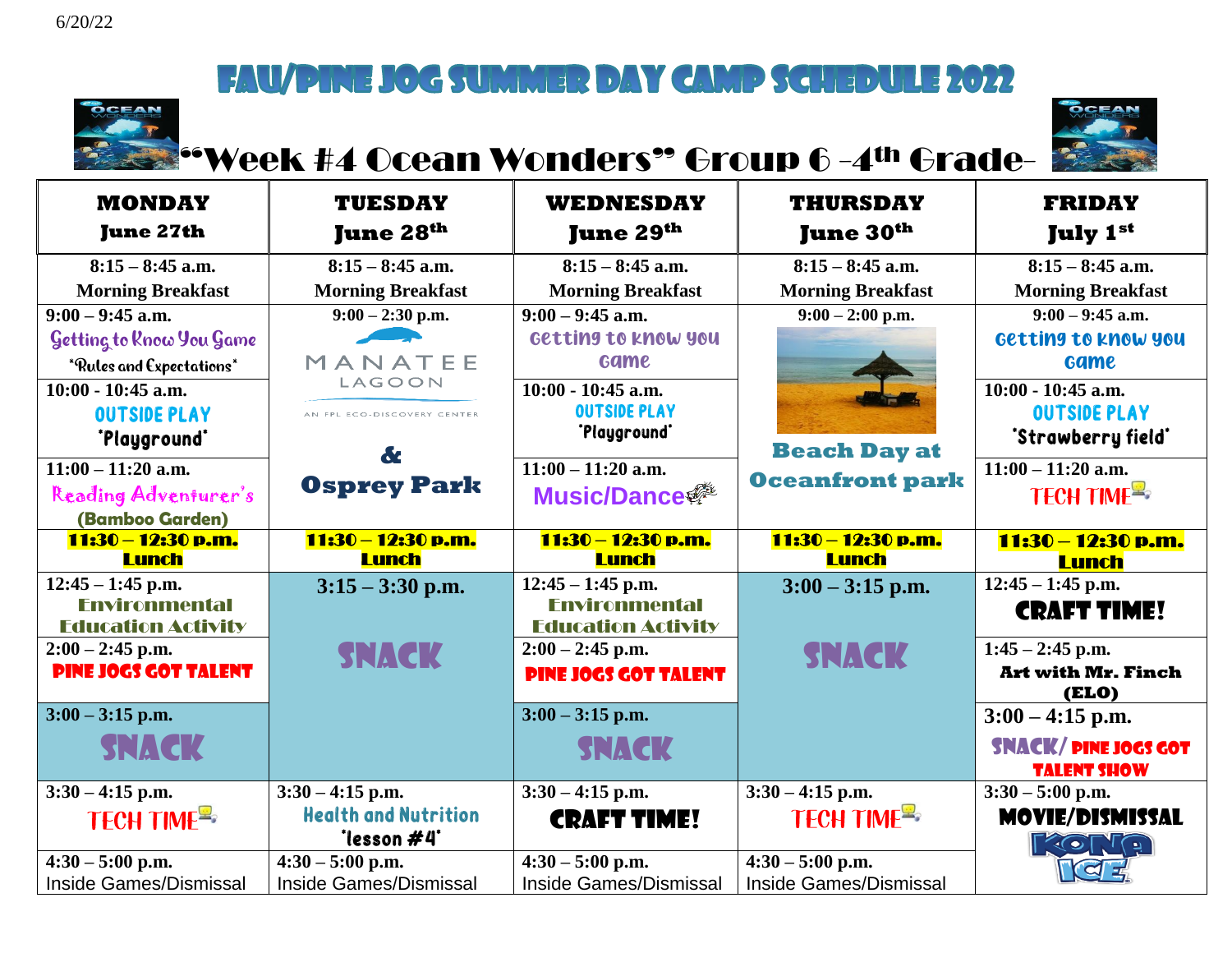

# "Week #4 Ocean Wonders" Group 7 -5th/ 6th Grade-



| <b>MONDAY</b><br><b>June 27th</b>                                          | <b>TUESDAY</b><br><b>June 28th</b>      | <b>WEDNESDAY</b><br>June 29 <sup>th</sup>                               | <b>THURSDAY</b><br><b>June 30th</b> | <b>FRIDAY</b><br><b>July 1st</b>                                                             |
|----------------------------------------------------------------------------|-----------------------------------------|-------------------------------------------------------------------------|-------------------------------------|----------------------------------------------------------------------------------------------|
| $8:15 - 8:45$ a.m.                                                         | $8:15 - 8:45$ a.m.                      | $8:15 - 8:45$ a.m.                                                      | $8:15 - 8:45$ a.m.                  | $8:15 - 8:45$ a.m.                                                                           |
| <b>Morning Breakfast</b>                                                   | <b>Morning Breakfast</b>                | <b>Morning Breakfast</b>                                                | <b>Morning Breakfast</b>            | <b>Morning Breakfast</b>                                                                     |
| $9:00 - 9:45$ a.m.<br>Getting to Rnow You Game<br>*Rules and Expectations* | $9:00 - 2:30$ p.m.<br>MANATEE<br>LAGOON | $9:00 - 9:45$ a.m.<br>Getting to Rnow You Game                          | $9:00 - 2:00$ p.m.                  | $9:00 - 9:45$ a.m.<br>Getting to know you game/<br><b>OUTSIDE PLAY</b><br>"Basketball court" |
| $10:00 - 10:45$ a.m.                                                       | AN FPL ECO-DISCOVERY CENTER             | $10:00 - 10:45$ a.m.                                                    |                                     | $10:00 - 10:45$ a.m.                                                                         |
| <b>OUTSIDE PLAY</b><br>"Pavilion"                                          | &                                       | <b>PINE JOGS GOT TALENT</b>                                             | <b>Beach Day at</b>                 | Project Build a                                                                              |
|                                                                            | <b>Osprey Park</b>                      |                                                                         | <b>Oceanfront park</b>              | Village                                                                                      |
| $11:00 - 11:20$ a.m.<br>Reading Adventurer's<br>(Butterfly Garden)         |                                         | $11:00 - 11:20$ a.m.<br><b>OUTSIDE PLAY</b><br>"Field"                  |                                     | $11:00 - 11:20$ a.m.<br>TECH TIME                                                            |
| 11:30 – 12:30 p.m.<br><b>Lunch</b>                                         | 11:30 – 12:30 p.m.<br><b>Lunch</b>      | 11:30 – 12:30 p.m.<br><b>Lunch</b>                                      | 11:30 – 12:30 p.m.<br><b>Lunch</b>  | 11:30 - 12:30 p.m.<br><b>Lunch</b>                                                           |
| $12:45 - 1:45$ p.m.<br>Project Build a Village                             | $3:15 - 3:30$ p.m.                      | $12:45 - 1:45$ p.m.<br><b>CRAFT TIME!</b>                               | $3:00 - 3:15$ p.m.                  | $12:45 - 1:45$ p.m.<br><b>Health and Nutrition</b><br>"lesson #4"                            |
| $2:00 - 2:45$ p.m.<br><b>Environmental</b><br><b>Education Activity</b>    | <b>SNACK</b>                            | $2:00 - 2:45$ p.m.<br><b>Fnvironmental</b><br><b>Education Activity</b> | <b>SNACK</b>                        | $2:00 - 2:45$ p.m.<br><b>SNACK</b>                                                           |
| $3:00 - 3:15$ p.m.                                                         |                                         | $3:00 - 3:15$ p.m.                                                      |                                     | $3:00 - 4:15$ p.m.                                                                           |
| <b>SNACK</b>                                                               |                                         | <b>SNACK</b>                                                            |                                     | <b>PINE JOCS GOT TALENT</b><br><b>SHOW</b>                                                   |
| $3:30 - 4:15$ p.m.                                                         | $3:30 - 4:15$ p.m.                      | $3:30 - 4:15$ p.m.                                                      | $3:30 - 4:15$ p.m.                  | $3:30 - 5:00$ p.m.                                                                           |
| <b>PINE JOGS GOT TALENT</b>                                                | <b>CRAFT TIME!</b>                      | TECH TIME <sup>E</sup>                                                  | Music/Dance                         | <b>MOVIE/DISMISSAL</b><br><b>LECTIC</b>                                                      |
| $4:30 - 5:00$ p.m.                                                         | $4:30 - 5:00$ p.m.                      | $4:30 - 5:00$ p.m.                                                      | $4:30 - 5:00$ p.m.                  | ra =                                                                                         |
| Inside Games/Dismissal                                                     | <b>Inside Games/Dismissal</b>           | <b>Inside Games/Dismissal</b>                                           | <b>Inside Games/Dismissal</b>       |                                                                                              |